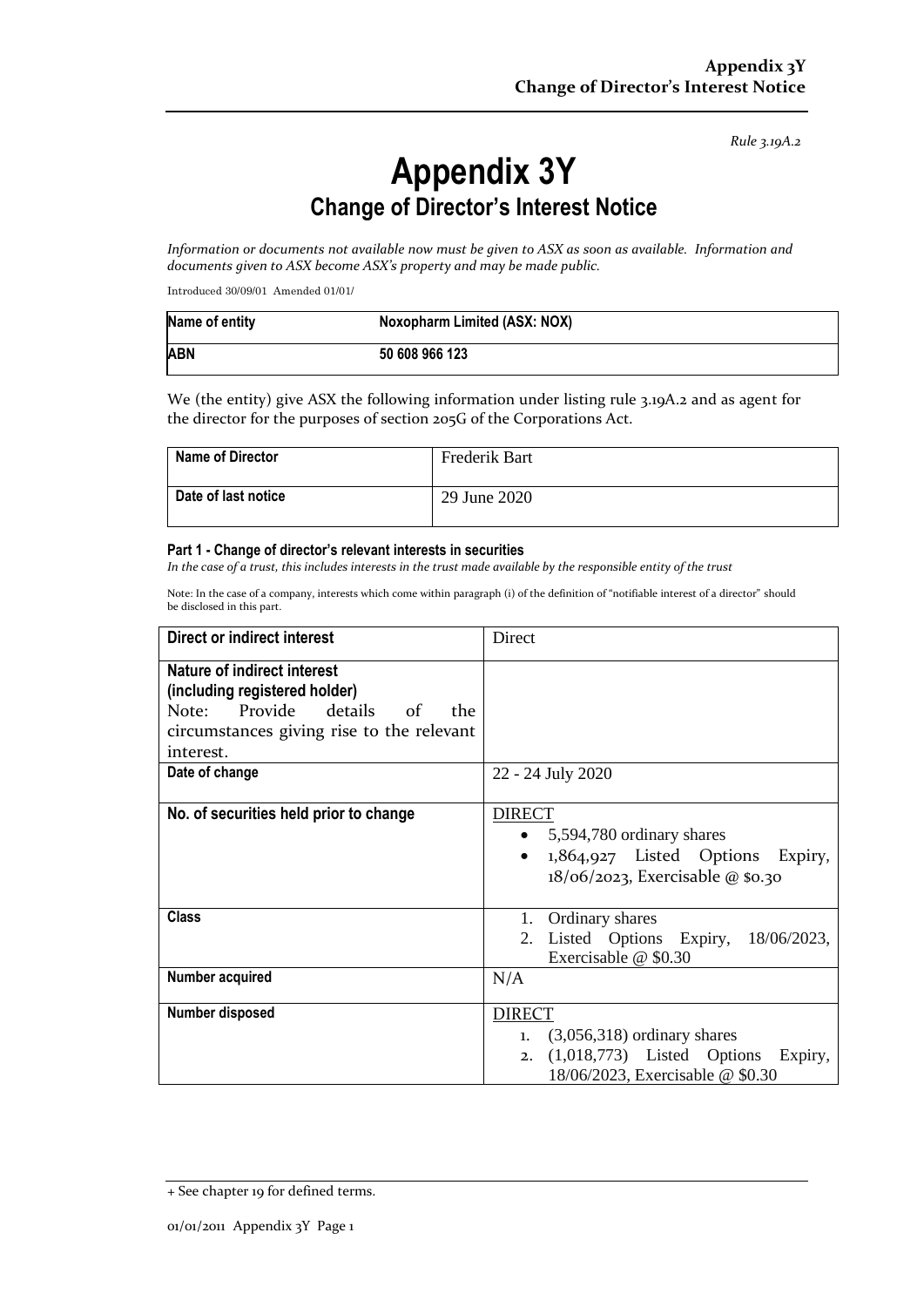| <b>Value/Consideration</b><br>Note: If consideration is non-cash, provide details and estimated<br>valuation                                                                | Average of \$0.3439 per ordinary share –<br>1.<br>total of consideration<br>paid<br><b>1S</b><br>$$1,051,211.84$ $$1,039,606.81$<br>after<br>brokerage)<br>Average of $$0.1915$ per Listed Option –<br>2.<br>total of consideration<br>paid<br><b>1S</b><br>\$192,917.79<br>\$195,051.68<br>after<br>brokerage)<br>Profit on sale (after brokerage) to be |
|-----------------------------------------------------------------------------------------------------------------------------------------------------------------------------|-----------------------------------------------------------------------------------------------------------------------------------------------------------------------------------------------------------------------------------------------------------------------------------------------------------------------------------------------------------|
| No. of securities held after change                                                                                                                                         | donated to Charity<br><b>DIRECT</b><br>1. $2,538,462$ ordinary shares<br>846,154 Listed<br>2.<br>Options<br>Expiry,<br>18/06/2023, Exercisable @ \$0.30                                                                                                                                                                                                   |
| Nature of change<br>Example: on-market trade, off-market trade, exercise of options, issue<br>of securities under dividend reinvestment plan, participation in buy-<br>hack | On-market<br>transfer<br><b>Notice</b><br>further<br>of<br>to<br>Contravention of Listing Rule 10.11                                                                                                                                                                                                                                                      |

## **Part 2 – Change of director's interests in contracts**

Note: In the case of a company, interests which come within paragraph (ii) of the definition of "notifiable interest of a director" should be disclosed in this part.

| <b>Detail of contract</b>                                                                                                                                                   | N/A |
|-----------------------------------------------------------------------------------------------------------------------------------------------------------------------------|-----|
| <b>Nature of interest</b>                                                                                                                                                   | N/A |
| Name of registered holder<br>(if issued securities)                                                                                                                         | N/A |
| Date of change                                                                                                                                                              | N/A |
| No. and class of securities to which<br>interest related prior to change<br>Note: Details are only required for a contract in<br>relation to which the interest has changed | N/A |
| Interest acquired                                                                                                                                                           | N/A |
| Interest disposed                                                                                                                                                           | N/A |
| <b>Value/Consideration</b><br>Note: If consideration is non-cash, provide details<br>and an estimated valuation                                                             | N/A |
| Interest after change                                                                                                                                                       | N/A |

<sup>+</sup> See chapter 19 for defined terms.